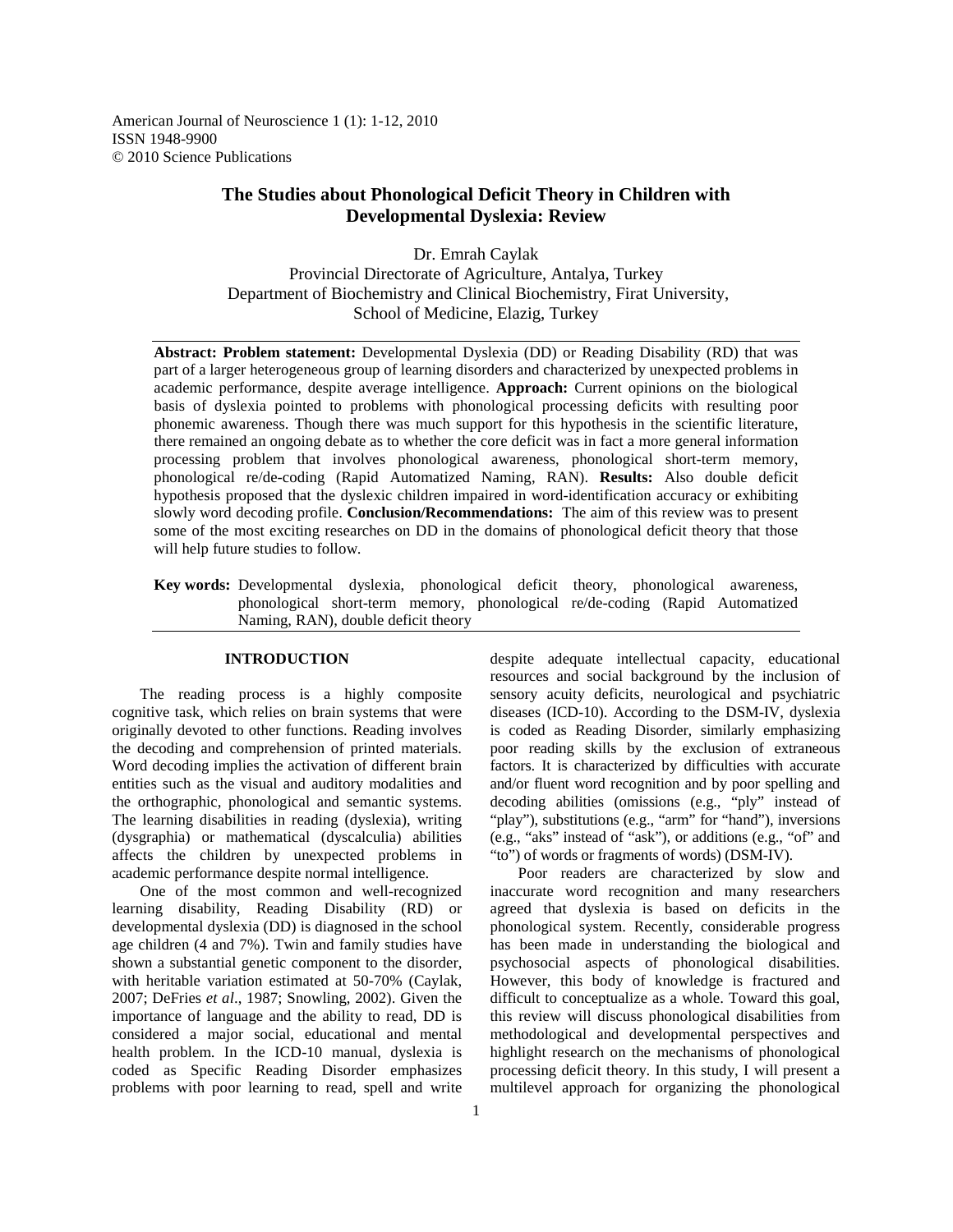deficit theory found in the psychological, neuropsychological and biological literature.

 I will start a brief of the studies of phonological deficits commonly associated with RD and then discuss findings from the current theory of DD in particular.

**The phonological deficit theory:** The most unifying hypothesis about the core deficit of DD is that these individuals have specific impairments in the representation, storage and/or retrieval of speech sounds (Ramus, 2003; Snowling, 2001). Reading acquisition requires a child to learn the mapping between written letters (orthography) and their corresponding sounds (phonology) (Jorm *et al*., 1984; Share, 1995). Over time, competent readers expand their linguistic repertoire by integrating two different neurolinguistic processes kinds (Castles *et al*., 1999; Ellis, 1984; Manis *et al*., 1997; Morton, 1969; Seidenburg, 1993). The first process is orthographic mastery; the ability to process the visual form of words in terms of shapes, letters and their order in words. Through orthographic mastery, words are processed as a whole unit rather than their component sounds to yield meaning. The second process is phonologic mastery, the ability to translate letters into the sounds (i.e., phonemes) for unfamiliar words. Because all words are unfamiliar when a child is learning to read, a problem in the representation and use of phonological information inevitably hampers the acquisition of reading (Brady *et al*., 1987; Bryant *et al*., 1990; Goswami, 2000). Converging lines of evidence suggests that DD can be characterized by one of several phenotypic manifestations of a phonological deficit (e.g., phonological awareness, Phonological Short-term Memory (PSM), phonological re/de-coding [i.e., Rapid Automatized Naming (RAN)]) (Brady and Shankweiler, 1991; Rack *et al*., 1992).

 Although the phonological awareness and RAN deficits have been presented here separately, the researchers now agree these deficits in dyslexia are part of a more general double deficit theory (Wolf *et al*., 2000; Wolf and Bowers, 1999; Wolf *et al*., 2002). I will therefore discuss it under the headline of the phonological deficit theory.

**Phonological awareness:** Phonological awareness refers to the conscious ability to access and manipulate the phonemic level of speech (Stanovich, 1986). Early research indicated that children with dyslexia performed poorly on rhyming tasks and word-onset awareness (Bradley and Bryant, 1978). Subsequent research indicated that individuals with dyslexia were

impaired on a variety of phonological awareness skills (Bruck and Treiman, 1990; Joanisse *et al*., 2000; Olson *et al*., 1990; Swan and Goswami, 1997). Bruck and Treiman (Bruck and Treiman, 1990) investigated phonological awareness and spelling skills among controls and dyslexics. They found that children with dyslexia performed significantly worse on tasks of phonological awareness and spelling.

 Poor phonological awareness may or may not be associated with deficits in speech perception. Joanisse *et al*., (2000) examined performance on reading and language tasks given to children with reading problems. They used three dyslexic groups identified as Phonological Dyslexics (PD), developmentally Language Impaired (LI) and globally delayed (delaytype dyslexics). They indicated a similar patterns of reading impairment, attributed to low phonological skills in the LI and PD groups exhibited similar patterns of reading impairment, attributed to low phonological skills. However, they only showed clear speech perception deficits, suggesting that such deficits affect only a subset of dyslexics, in the LI group. Their results also indicated phonological impairments in children whose speech perception was normal. They reported inflectional morphology difficulties in both of the LI and the PD groups whereas the impairment being more severe in the LI group. They concluded that the delay group's reading and language skills closely matched those of younger normal readers, suggesting these children had a general delay in reading and language skills, rather than a specific phonological impairment.

 Chiappe *et al*. (2001) examined the interaction between speech perception and lexical information among a group of 7-year-old children. They tested the performance of children with tasks, which were reading skill, phonological awareness, pseudoword repetition and phoneme identification. They determined that clearly defined categorical perception in the phoneme identification task for both the /bif/-/pif/ and the /bis/- /pis/ continua in controls while the category boundary for /bif/-/pif/ was at longer Voice Onset Times (VOTs) than the boundary for /bis/-/pis/, which characterizes the classic lexicality effect. Poor readers showed less sharply defined categorical perception on both continua. On the other hand, they showed that abnormal lexicality effect in dyslexics, lexicality did affect the overall rate with which phonemes were identified as /b/ or /p/ at each VOT. Their findings suggested that the lexicon might operate as a compensatory mechanism for resolving ambiguities in speech perception. Furthermore, they concluded that statistical correction for group differences in phoneme identification made group differences in phoneme deletion disappear,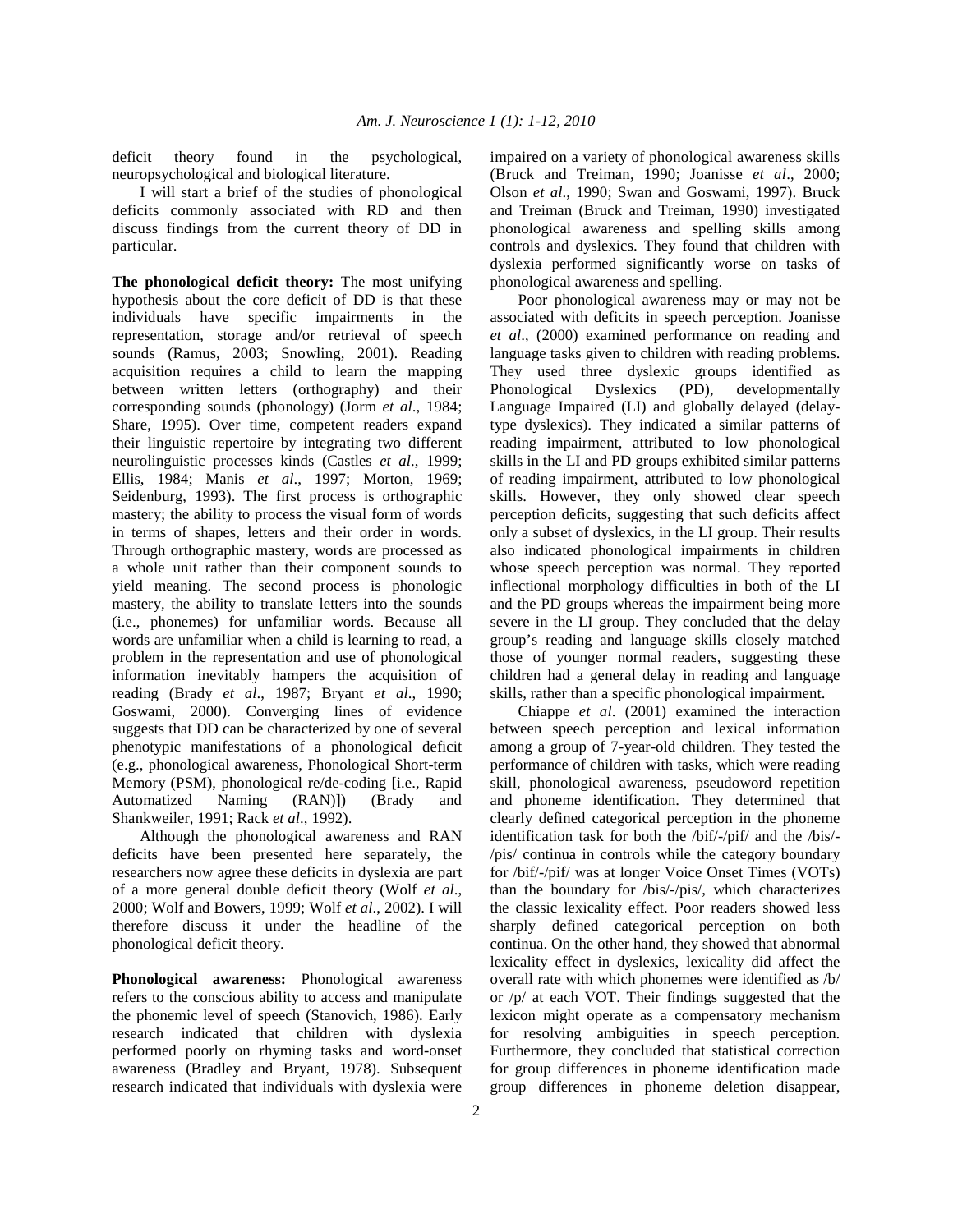suggesting that deficits in speech perception might play a causal role in the phonological core deficit associated with reading failure.

 Elbro and Jensen (2005) examined the quality of phonological representations of lexical items in dyslexic children with learning pseudonames or known words. They reported that the individuals with dyslexia were significantly outperformed by the reading-age controls in non-word reading and in phoneme awareness. The authors determined long time to learn to associate a set of pseudonames with pictures of persons in the dyslexics compared to controls, whereas the dyslexics gained same time to learn to associate familiar names with pictures according to controls did. The investigators studied the acquisition of new phonological representations of words in an imitation task with maximally distinct pronunciations of long, familiar words. They found that the learning period of dyslexics less than the controls in this task and phoneme substitution task with the same words as in the distinctness task. They suggested that poorly specified phonological representations might be an underlying problem in dyslexia.

 Boada and Pennington (2006) tested the segmentation hypothesis of dyslexia by measuring implicit phonological representations in readingdisabled 11-13 year-old. Their implicit measures included lexical gating, priming and syllable similarity tasks designed to reduce metalinguistic demands. They found that children with dyslexia performed consistently worse than controls when more segmental representations were required across all three tasks. They reported a correlation between phonological representations and measures of speech perception, phoneme awareness and PSM, but not correlate RAN and accounted for unique variance with reading ability. Their results provided strong support for less mature implicit phonological representations in children with dyslexia.

 Gathercole *et al*. (2006) investigated reading and mathematics abilities in children with dyslexia. They found significant association severity of reading difficulties within the sample with complex memory, language and phonological awareness abilities, whereas link between poor mathematics abilities and complex memory, PSM and phonological awareness scores. Their findings suggested that working memory skills indexed by complex memory tasks represented an important constraint on the acquisition of skill and knowledge in reading and mathematics.

 In test study of the auditory processing in relation to phonological skills in dyslexia, Boets *et al*., (2006) examined two contrasting groups of 5-year-old

preschool children, a familial high risk and a familial low risk group. They estimated phonological skills by phonological awareness, verbal short-term memory and RAN using tasks. They determined a significant group differences between the groups for phonological awareness and letter knowledge whereas none of the auditory tasks differentiated significantly between both groups. However, they reported significant relation between frequency modulation or tone-in-noise detection and phonological awareness. They suggested that identifying deviant subjects in auditory spectral processing in order to predict deficiencies in phonological skills and subsequent reading development did not yet seem to be a viable option and at the level of individual subjects the relation between auditory and phonological skills seemed to be much less straightforward. Recently, Boets *et al*., (2007) investigated whether the core bottleneck of literacyimpairment should be situated at the phonological level or at a more basic sensory level. The researchers assessed the phonological ability, speech perception and low-level auditory processing in previous groups. The children both increased family risk and literacyimpairment at the end of first grade, presented significant pre-school deficits in phonological awareness, RAN, speech-in-noise perception and frequency modulation detection. They suggested that the concurrent presence of those deficits before receiving any formal reading instruction might be causal relation with problematic literacy development. When they inspected the individual data, they indicated that the core of the literacy problem was situated at the level of higher-order phonological processing. They reported that the results were interpreted as evidence for dysfunctional processing along the auditory-toarticulation stream that was implied in phonological processing, in combination with a relatively intact or inconsistently impaired functioning of the auditory-tomeaning stream that subserved auditory processing and speech perception.

**Phonological short-term memory:** Phonological Short-term Memory (PSM) is assumed as forming sound-based representations of written symbols being stored transiently in the left posterior parietal cortex of brain. Efficient phonetic recoding in Broca's area of brain appears to be an important tool for the early reader. Learning to read requires an awareness that spoken words can be decomposed into the phonologic constituents that the alphabetic characters represent. Such phonologic awareness is characteristically lacking in dyslexic readers who, therefore, have difficulty mapping the alphabetic characters onto the spoken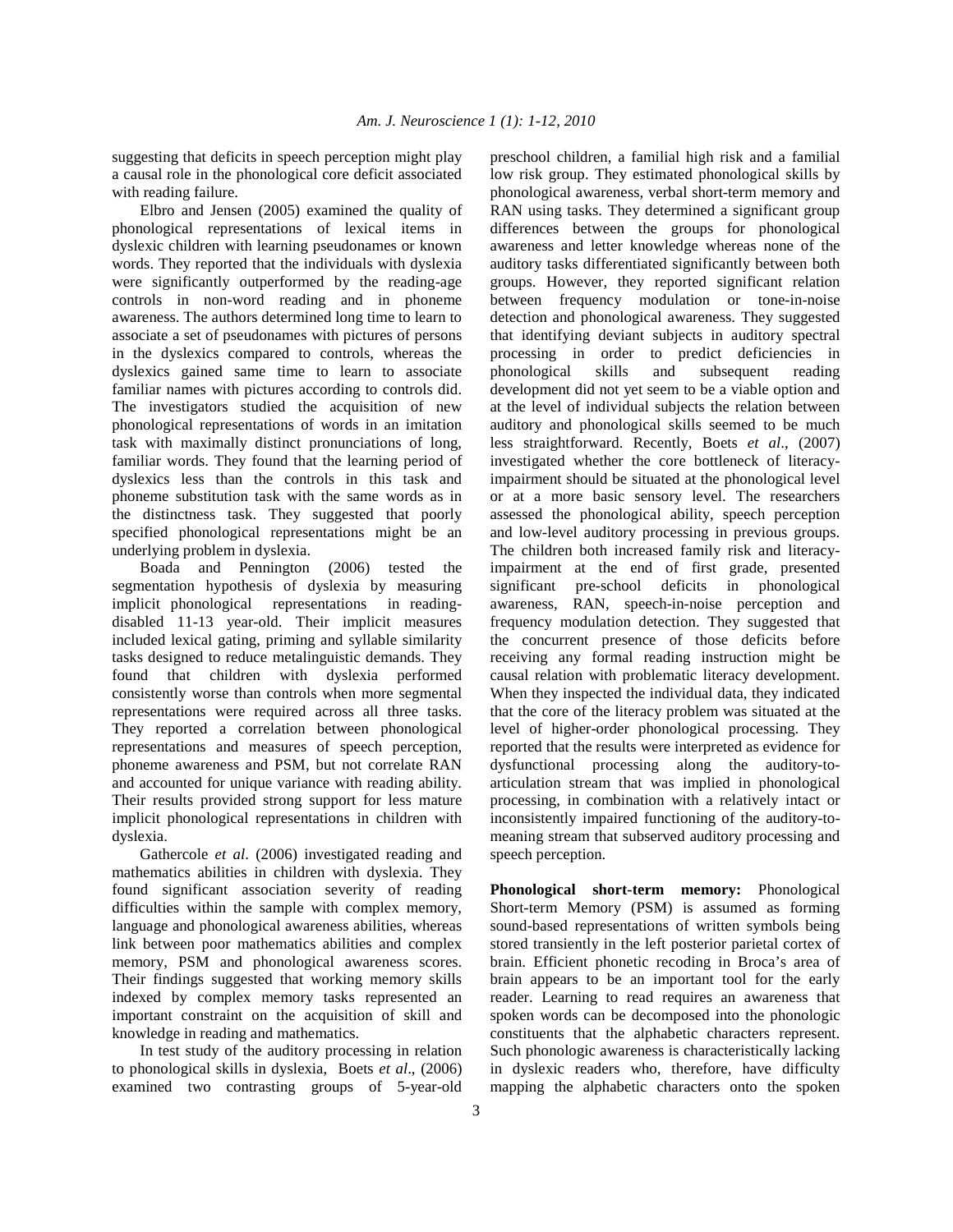word. Normal readers typically surpass dyslexics in memory for linguistic material such as syllables, words and sentences (Liberman *et al*., 1982; Shankweiler *et al*., 1995). Unlike the able reader, the beginner reader devotes the maximum amount of cognitive resources possible to the process of blending phonemes to generate words. Serial recall of diverse speech materials, digit and word span and verbal repetition of words, pseudowords, or sentences exemplify measures of PSM(Wagner and Torgesen, 1987).

 Further evidence shows that dyslexic children have difficulty in simple rhyme judgments (Rack, 1985). In the study, he investigated memory coding in dyslexic readers and reading-age-matched controls, using cued recall. Firstly, he tested subjects with rhyme judgments about pairs of words. Then, he used one member of each pair (the cue) to cue recall of the other member of the pair (the target). He found that dyslexics were as accurate at detecting rhyme compared to the readingage-matched controls; however, they were slower and were subject to a greater orthography effect. He did not determine any difference in memory performance between the two groups. However, he reported that individuals with dyslexia made more use of an orthographic code with both visual and auditory presentation whereas they were found to make less use of a phonetic code in the visual but not the auditory condition. Their results supported the view that dyslexics had less easy access to a phonological code in memory, but they were able to compensate for that by increased use of a visual/orthographic code.

 The PSM deficit predicted that early word recognition problems should preceded the emergence of reading problems and a series of experiments by Shankweiler *et al.*, (1979) in spoken letter names; Brady, Mann and Schmidt (1987) in consonant-vowel syllables and Mann, Liberman and Shankweiler (1980) in words. In addition, dyslexics were found to show a reduced or even absent phonological similarity effect (i.e., superior recall performance for phonemically dissimilar versus rhyming items) that is evident in normal individuals even at early reading stages (Mann, Liberman and Shankweiler, 1980; Shankweiler *et al*., 1979). Furthermore, early instruction in phonemic segmentation seems to allow the children to progress at a more normal rate through the early stages of reading, thus mitigating the effects of the underlying deficit. This provides strong evidence that phonological segmentation performs a key role in learning to read.

 It was demonstrated that dyslexics showed a phonological similarity effect comparable to normal controls when they were compared or equated on memory span by the researchers (Irausquin and Gelder, 1997; Johnston *et al*., 1987). Johnston *et al*. (1987) examined two dyslexic children with immediate memory task, recalling strings of similar- and dissimilar-sounding letters. They found a close association and a highly significant correlation between memory span and reading age in dyslexics relative to age-matched controls. They concluded that the founded relationship could not be primarily due to a substantial immediate memory component in word recognition as the below average intelligence dyslexics had poorer memory spans than the brighter dyslexics, yet they had very similar reading ages. The authors hypothesized that recognition difficulties might be the primary problem underlying both poor word recognition and immediate memory impairments in dyslexic children.

 Irausquin and de Gelder (1997) analyzed immediate ordered memory (auditory-spoken words or visually-their corresponding drawings) for words in individuals with RD compared with normal readers. They found equality for basal memory capacity in all groups whereas phonological similarity and word length were simultaneously manipulated. Their results purposed that when having to recall a restricted set of items and when verbal output was eliminated, phonological coding and rehearsal occurred to the same extent in dyslexics and normal readers, with auditory as well as visual presentation. They concluded that irrespective of presentation modality, absolute performance of the dyslexics was still worse than controls matched chronological age.

 Many studies have used pseudoword repetition to investigate the PSM in DD. Limitations in pseudoword repetition frequently have been shown in dyslexia (Brady *et al*., 1989; Snowling *et al*., 1986). For instance, Snowling *et al*., (1986) reported specific decrements in performance of dyslexics compared to reading-level-matched controls, as a function of the number of syllables contained in pseudowords. From a theoretical perspective, Gathercole and Baddeley, (1995) conjectured as to the role of phonological memory as a common factor affecting acquisition of vocabulary and grammar. Moreover, ability on pseudoword repetition predicts literacy achievement later in life.

 Multisyllabic nonsense-word repetition tasks have been used to provide evidence on the phonological processing operations of children with language impairment, independent of their lexical knowledge (Brady *et al*., 1989; Dollaghan *et al*., 1993). Brady *et al*. (1989) investigated the dyslexics using a word repetition task with monosyllabic, multisyllabic and pseudoword stimuli. They did not found differences on speed of responding and the lack of reaction time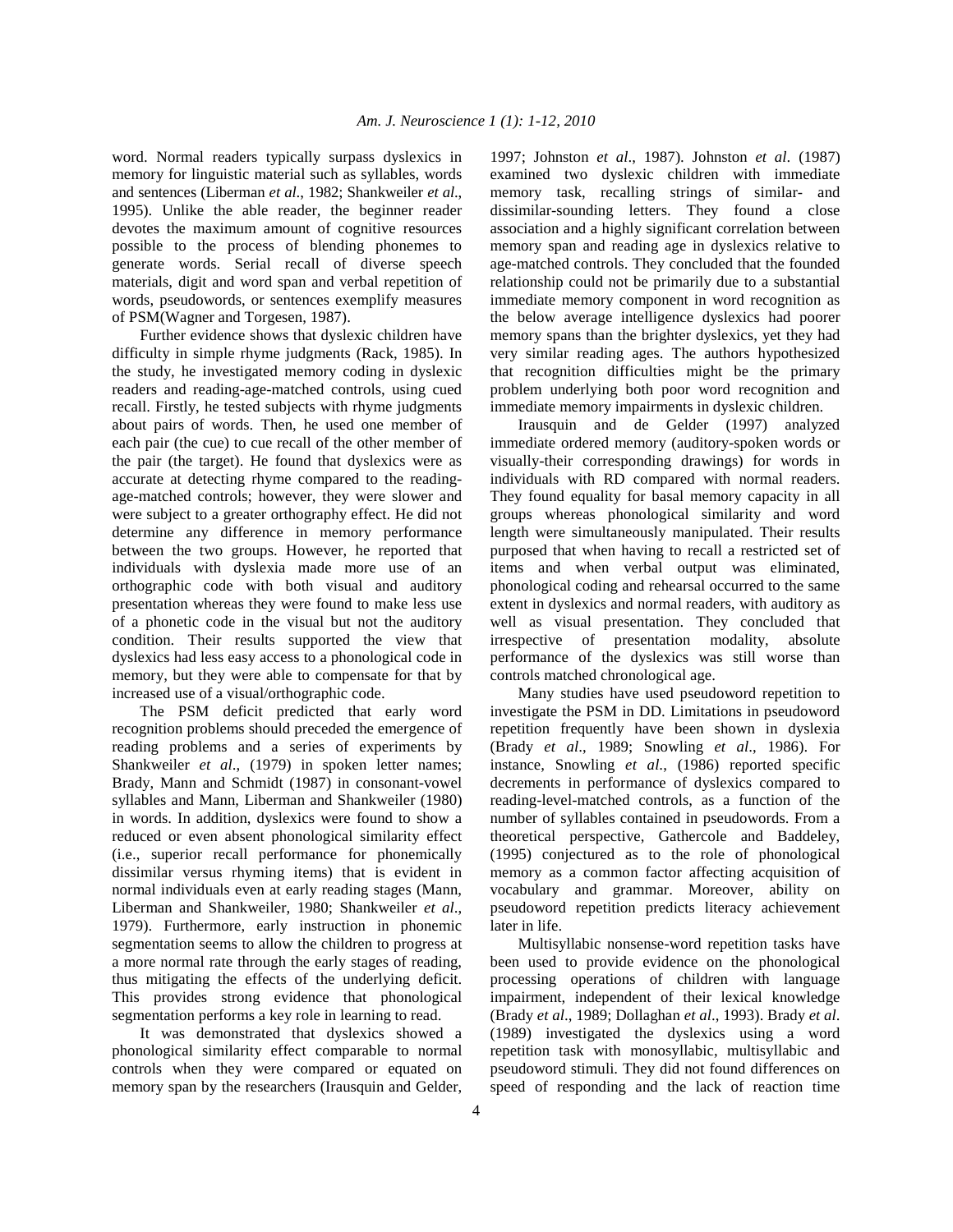differences between reading groups was corroborated on a control task, which measured verbal response time to non-speech stimuli. However, the authors demonstrated significantly less accurate in individuals with below performance at repeating the multisyllabic and pseudoword stimuli. They concluded that the findings of the study suggesting, encoding difficulties contribute to the memory deficits characteristic of poor readers. Dollaghan *et al*. (1993) investigated the effect on repetition performance of one previously uncontrolled characteristic of multisyllabic nonsense words: the lexical status (word or non-word) of their stressed syllables. They demonstrated significantly more accurately repeating of the nonsense words with lexical stressed syllables as nonsense words with nonlexical stressed syllables in normally achieving schoolage boys. Their results suggested the need to control, at a minimum, the lexical status of constituent syllables in constructing nonsense-word stimuli.

 Fowler and Swainson (2004) sought to investigate how the phonological representations of words in children's oral lexicons might differ for dyslexic and normal readers at the outset of schooling and after several years of reading instruction. They selected first or fourth graders dyslexics and Normal Readers (NR). They determined higher performance on the tests of naming pictured objects, making acceptability judgments and imitating/correcting naming errors on words for older than younger students and for better NR than dyslexics. In both the first and fourth grades, dyslexics made more expressive naming errors and were more often "tolerant" of variation in their judgments of the acceptability of various renditions of a word, especially for long words. When more than one version was deemed acceptable, however, the authors reported that all individuals were usually quite accurate and about equally so, at deciding which was the correct pronunciation whereas imitating and correcting another speaker's naming errors were less accurately accomplished by first than fourth graders and by dyslexics than NR at both ages. Their results indicated that for all readers, imprecised phonological knowledge, especially about long words, contributed to children's difficulties on all naming tasks. They proposed that the difficulties of dyslexics on the tasks were evident both at the outset of learning to read and after several years of reading instruction and practice. They suggested that the differences between better and poorer readers were quite similar in magnitude at both grades on the judgment, imitation and correction measures.

**Phonological re/de-coding (retrieval):** Phonological re/de-coding (retrieval) can be conceived as the ability to access the lexicon by utilizing sound-based representations and it assessed through measures of naming accuracy and speed. It seems to be especially important that the classic Rapid Automatized Naming (RAN) task in dyslexia studies entails the naming of familiar items under timed conditions. It was found that the dyslexic children performed more slowly on series of digits, letters, colors and objects compared to both age controls (Wolf *et al*., 2000).

 Trauzettel-Klosinski *et al*. (2006) sought to examine picture naming and word reading in dyslexic and control children. They investigated time course of brain activation by magnetoencephalography during word reading and picture naming in them. They reported a combination of normal picture retrieval times and severe reading impairments in dyslexics. They only found differences during reading between the groups, which a delayed response in temporal superior and angular gyri at 235-285 m sec and absence of activation in anterior temporal and inferior frontal regions at 430- 530 m sec for dyslexics. They suggested that the problems in phonological processing of children with RD reflected in delay of early activity and absence of late activity in language related brain regions. For explanation of the lack of group differences during picture naming, they concluded the presence of two pathways: a phonological/orthographic one for word reading, which was disturbed in dyslexics and a visual one for picture naming, which could be unaffected in dyslexics.

 It is assumed that dyslexics had phonological processes/phonemic awareness deficits in reading. These problems were achieved by phonemic awareness and decoding training, but not all students had responded favorably to this education and might be unable to retrieve phonological codes quickly from long-term memory. Allor *et al*. (2001) sought to examine whether such a deficiency, which the authors referred to as lexical retrieval weakness, blunted the effectiveness of combined phonemic awareness and decoding training. They compared the effectiveness of phonemic awareness and decoding training for readers with and without severe lexical retrieval weaknesses. All individuals in both groups demonstrated poor phonemic awareness. It has been suggested that the individuals with relatively strong lexical retrieval skill responded more favorably to beginning reading instruction than did they with weak lexical retrieval skill. The authors recommended that lexical retrieval weakness might influence reading development independently of the effects of phonemic awareness.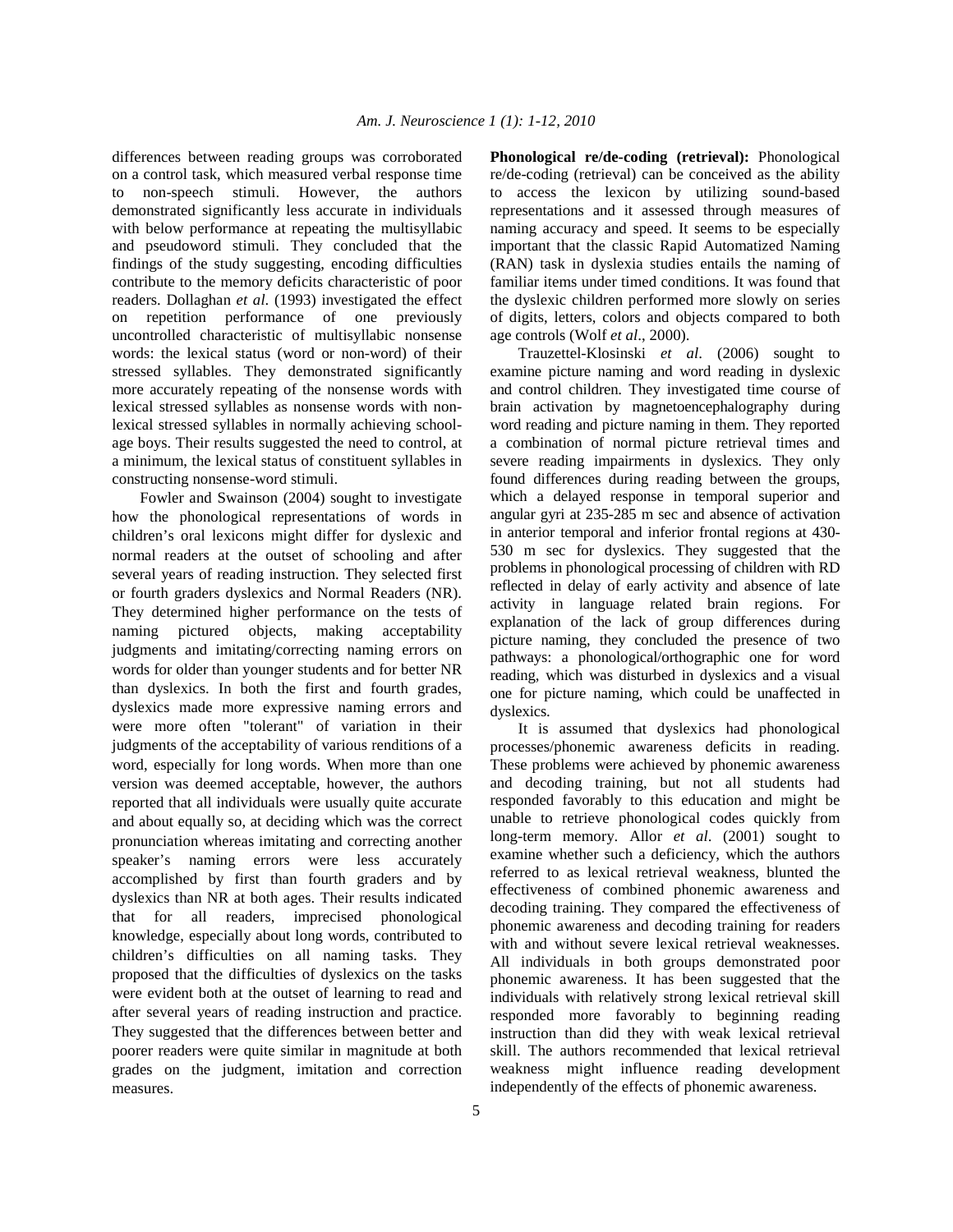Swanson (2000) sought to investigate whether changes in the working memory performance of Readers with Learning Disabilities (RLD) was related to a general or domain-specific system. He examined the working memory performance for phonological, visual-spatial and semantic information under initial, gain and maintenance conditions in RLD and normal readers. He indicated that RLD were inferior in performance to normal readers across initial, gain and maintenance conditions; however RLD exhibited less change on both visual-spatial and verbal (phonological and semantic) working memory performance tasks across gain and maintenance conditions than the normal readers. He found that the performance of RLD was superior to the normal readers' performance on initial conditions, but inferior on gain and maintenance conditions. In conclusion, his results suggested that a general system moderated the changes in retrieval of phonological, visual-spatial and semantic information in RLD.

 Plaza *et al*. (2002) investigated the relationships among language processing (word-and sentence-level), working memory and verbal/nonverbal linguistic output. They compared French-speaking dyslexic children, normally developing age-matched or developing younger children for oral language abilities. Their participant carried out the tasks involving auditory memory skills (digit span, unfamiliar word repetition, sentence repetition), word retrieval (with semantic, phonological and grammatical criteria) and sentence processing (with verbal and act-out production). They found a significant deficit affecting all task in the children with RD compared with controls. Their results were consistent with the processing limitation hypothesis and suggested that the core deficit was the formulation of cognitive plans from auditory input to verbal output.

 Mayringer and Wimmer (2000) sought to examine pseudoname learning by German-speaking children with dyslexia for a phonological learning deficit. In their study, these major findings revealed that: (1) the children with RD displayed impaired learning of new phonological forms (pseudonames) in a variety of visual-verbal learning tasks; (2) the dyslexic deficit appeared when phonological retrieval cues were provided and when the to-be-learned pseudonames were presented in spoken as well as printed form and (3) that name-learning deficit was not shown when short, familiar words were used and they also had no difficulty with immediate repetition of the pseudowords. They found an association between the dyslexic children's difficulty in learning new phonological forms and pseudoword-repetition and

naming-speed deficits assessed at the beginning of school, but not with phonological awareness and visualmotor impairments. They suggested that the difficulty in learning new phonological forms might affect reading and spelling acquisition via impaired storage of new phonological forms, which serve as phonological underpinnings of the letter patterns of words or parts of words.

 The researchers claimed that using of the phonological awareness tasks might arise from deficits in the accuracy and the segmental organization of the phonological representations of words in dyslexic children's mental lexicons. Swan and Goswami (1997) investigated by using a picture naming task and a battery of phonological measures at three linguistic levels (syllable, onset-rime, phoneme). They used the picture naming task to identify words for which dyslexic and control children had accurate or inaccurate phonological representations and performance in the phonological awareness tasks was then compared for the words which had precise or imprecise representations. They reported that frequency effects in the phonological awareness tasks at all levels disappeared for dyslexic and control children once representational quality was taken into account and that the availability of sublexical units for analysis appeared to differ according to the accuracy and retrieval of the phonological representation and the linguistic level tapped by the phonological awareness task.

 Snyder and Downey (2001) sought to examine the word retrieval, phonological awareness, sentence completion skills in poor readers and controls. They indicated significant differences between the subjects with dyslexia and controls on the time and accuracy of word retrieval, dyslexics' ability to produce a syntactically appropriate structure in a sentence completion task. They found the best variance in the younger dyslexic children's reading comprehension scores accounted for by their performance on the sentence completion and word retrieval measures whereas the best variance in controls' reading for by their sentence completion and word retrieval scores for by their reading comprehension. By contrast, they determined the best variance in older controls' phonological awareness score for by their reading scores. They proposed that the oral language skills of poor reading children and controls might relate differently to their reading comprehension at different age levels.

**Double deficit theory (phonological awareness and RAN):** Wolf *et al*. (2000, 2002) have suggested that deficits in phonological awareness and RAN reflected a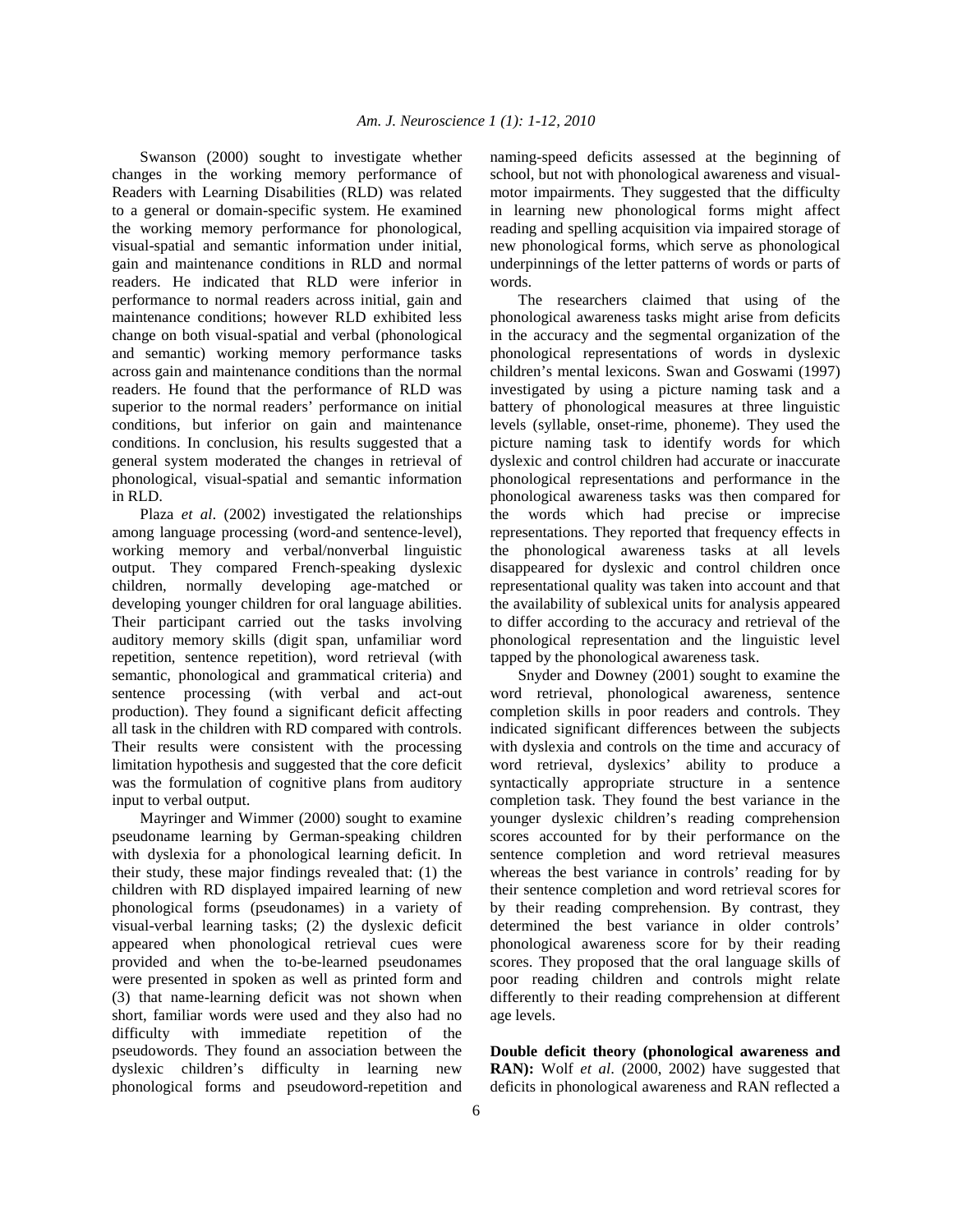general impairment in automatizing low-level subprocesses involved in reading. Wolf and Bowers (1999) proposed that problems in double deficit hypothesis predicted three subtypes of RD: the dyslexic children with phonological-deficit, who impaired in word-identification accuracy (poor phonological awareness); the individuals with rate-deficit, exhibiting slowly word decoding profile and the double deficit reader, showing a general dysfunction on all decoding measures. Further, they suggested that the presence of deficits in both phonological processing and RAN had an additive negative influence on reading performance above and beyond that of a single deficit. Wolf *et al*. (2000) reported that the relationship of speeded naming to reading is mediated by the subject's age and stimulus type. They indicated that naming rate for graphological symbols as letters and digits, continued their predictive power whereas non-graphological RAN symbols as colors and objects, lost to predict word reading scores power at the beginning of children elementary school. Similarly, Semrud-Clikeman *et al*., (2000) compared 71 children in three groups (RD, ADHD without RD and normal controls) were compared on their ability to RAN of colors, letters, numbers and objects (RAN tasks) and alternating letters/numbers and letters/numbers/colors (RAS tasks). They found that children with RD were found to be slower on letter- and number-naming tasks and made more errors on all tasks than controls. There was an age effect for the RAN/RAS tasks, with younger children with RD performing more poorly on all tasks, while the older children with RD showed poorer performance only on the letter- and number-naming tasks. Goswami *et al*. (2002) measured phonological awareness (using the rhyme oddity task), RAN of letters and pictures and phonological short-term memory in dyslexic children group and controls. In RAN task, the children had to name familiar pictures and letters under timed conditions. Dyslexic children exhibited deficiencies to their Chronological Age (CA) or Reading Level (RL) controls. RAN mean speed of dyslexic children was found 36.7 sec  $(\pm 7.5 \text{ SD})$  while 29.1 sec  $(\pm 3.6$  SD) in CA group and 34.6 sec  $(\pm 5.6$  SD) in RL group.

 In addition, the theorists suggested that RAN speed might be significantly associated with reading abilities in dyslexic and control subjects and demonstrating an increase with maturation (especially the ages of 4 and 8 years) (Watson and Willows, 1995; Wolf *et al*., 1986). Catts (1993) sought to investigate the predictive value of preschool RAN performance for early reading achievement. He identified a group of children with Speech-Language Impairments (SLI) in kindergarten and tested their phonological awareness and RAN abilities with a battery of speech-language tests. He found that the children with SLI performed less well on reading tests than a non-impaired comparison group. He observed that the subjects' performance on standardized measures of language ability in kindergarten was closely related to reading outcome, especially reading comprehension. On the other hand, he found that measuring of phonological awareness and RAN was the best predictors of written word recognition in his study. In 2002, Catts *et al*., (2002) investigated the role of speed of processing, RAN and phonological awareness in reading achievement. They measured RAN, phonological awareness and reading achievement in second and fourth grades. In reading group comparisons, they indicated that poor readers were proportionally slower than good readers across response time measures and on the RAN task. They suggested that some poor readers had a general deficit in speed of processing and that their problems in RAN were in part a reflection of this deficit. In hierarchical regression analyses, they further showed that when considered along with IQ and phonological awareness, speed of processing explained unique variance in reading achievement. They also suggested that a speed of processing deficit might be an extra phonological factor in some reading disabilities.

 Manis *et al*. (2000) investigated concurrent relationships among measures of naming speed, phonological awareness, orthographic skill and other reading subskills in a representative sample of second graders. In hierarchical regression analyses, they revealed that naming speed, as measured by the RAN task, accounted for a sizable amount of unique variance in reading with vocabulary and phonemic awareness partialled out. They found that the unique contribution of naming speed to reading was relatively stronger for orthographic skills, whereas the contribution of phonemic skills was stronger for non-word decoding. When they analyzed further, marked difficulties on a range of reading tasks, including orthographic processing, were seen in a subgroup with a double deficit (slow naming speed and low phonemic awareness) but not in groups with only a single deficit. Their findings were broadly consistent with Wolf and Bowers' double deficit hypothesis of RD.

 On the other hand, Compton *et al*., (2001) examined the additive nature of phonological awareness and RAN deficits on written language skill in children with RD. They performed the concurrent relationships between phonological awareness, RAN and written language skills in children with RD. They revealed that phonological awareness and RAN skill had an additive effect on a majority of the reading and spelling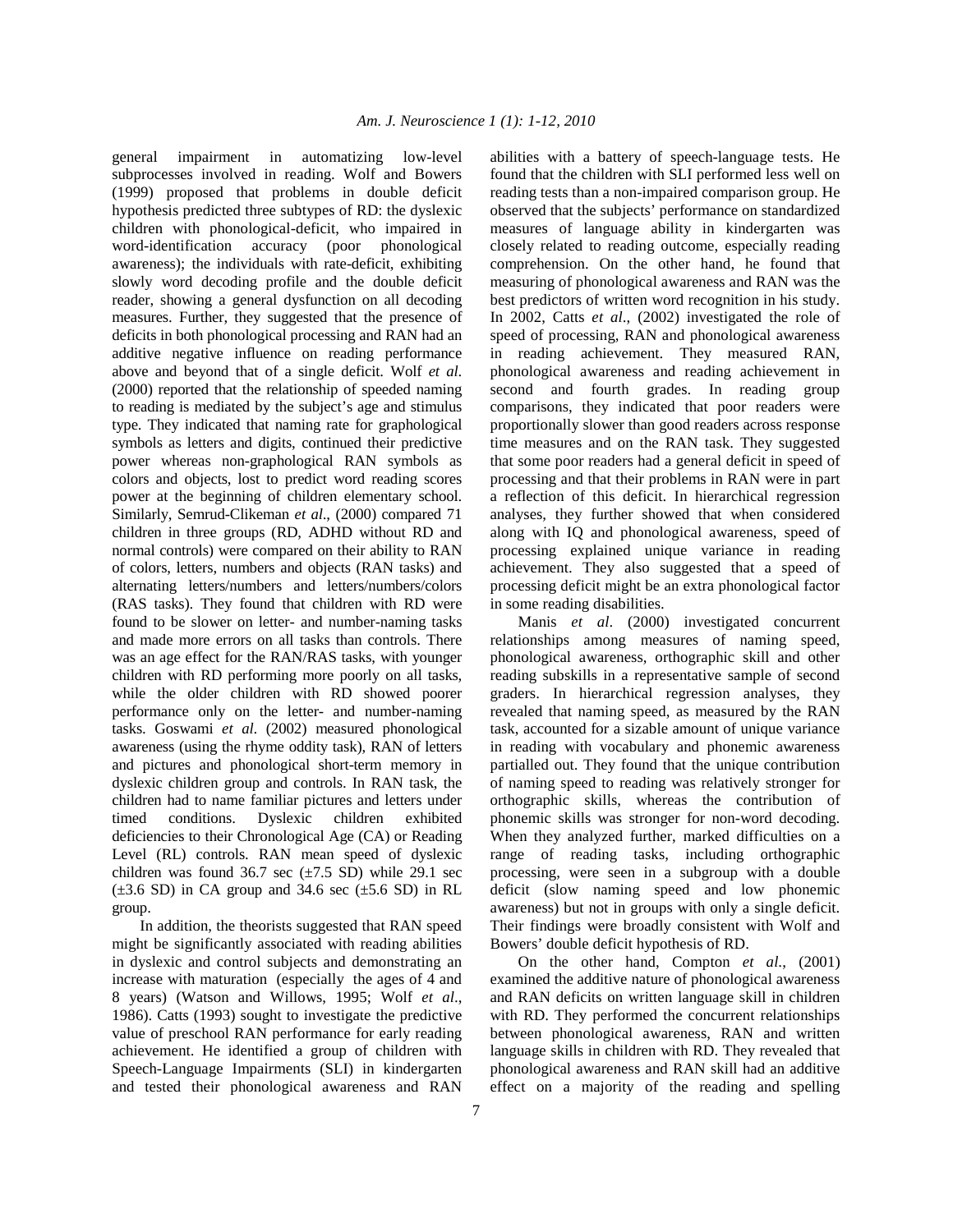measures in hierarchical regression analysis. Firstly, they classified participants into three deficit subtypes based on the double deficit model (i.e., phonological-, rate- and double-deficit) and compared across the subtypes confirmed that individuals with double deficits performed below the single deficit groups on both subtyping variables (phonological awareness and RAN) and all measures of written language. When they matched all the groups on the subtyping variable (i.e., double- and rate-deficit groups matched on RAN or phonological awareness), they found the differences between those groups in non-word reading, whereas the differences between those groups in timed word recognition and reading comprehension. They supported with those results an additive model in which RAN-deficits primarily affected tasks that require speeded/fluent response and phonological awareness deficits primarily affected tasks that emphasize phonological processing skill. Their results were also presented that illustrate several statistical problems associated with the formation of deficit groups by dichotomizing the phonological awareness and RAN variables.

#### **CONCLUSION**

 There is substantial evidence that dyslexics are affected by phonological processing deficits in the representation, storage and/or retrieval of speech sounds. As a result of that, there are considerable impairments in the learning of grapheme and phoneme correspondences or the foundation of reading for alphabetic systems (Bradley and Bryant, 1978; Brady and Shankweiler, 1991; Snowling, 1981). The deficits of phonological abilities on word decoding, letter-name knowledge exerted a moderate effect on phonological skills. The authors agree on the underlying mechanism of phonological impairments as a congenital dysfunction of left hemisphere perisylvian brain areas underlying phonological representations, or connecting between phonological and orthographic representations. Support for the phonological theory comes from evidence that dyslexic individuals perform particularly poorly on tasks requiring phonological awareness (i.e., conscious segmentation and manipulation of speech sounds). An integrating account derived from developmental theories of spoken word recognition maintains that language difficulties arise from poorly on tasks requiring phonological awareness, poor verbal STM, slowly RAN and poorly specified phonological representations (Goswami, 2000; Snowling, 2001; 2002).

 The most obvious way to challenge the specificity of the phonological deficit is to postulate that it is secondary to a more basic auditory deficit. The auditory rate processing deficit hypothesis postulates that DD may result from a general, nonspecific defect in perceiving rapidly changing auditory signals is a current subject of debate (Tallal *et al*., 1993). Tallal and colleagues' model (Tallal, 1980; Tallal and Piercy, 1973; 1974) emphasizes the role of timing in the auditory system, is considered essential for encoding brief and rapidly changing or rapidly occurring successive events. Furthermore, these auditory problems may be present and associated with phonological deficits in a significant proportion of dyslexics. Findings provided from adults with dyslexia on auditory perception seem to be less conflicting than those in the child population. Prospective longitudinal studies including dyslexic children and adults are needed for revealing its causal relevance. According to a recent version of the dyslexia hypotheses, the deficit is not limited to the auditory modality.

 There is substantial evidence that many developmental dyslexics complain of visual symptoms, of letters blurring and appearing to move over each other that might explain their visual impairment giving rise to difficulties with the processing of letters and words on a page of text. The visual theory postulates that the magnocellular pathway is selectively disrupted in certain dyslexics, leading to deficits in visual processing and, via the posterior parietal cortex (Hari *et al*., 2001; Stein and Walsh, 1997).

 It is widely accepted that dyslexics have phonological, auditory or visual deficits in reading but there is increasing evidence that the magnocellular theory includes visual, auditory, as well as tactile deficits in dyslexics. The magnocellular theory (Stein and Walsh, 1997) postulates that magnocellular abnormalities in the medial and lateral geniculate nucleus of dyslexics' brains (Galaburda *et al*., 1994; Livingstone *et al*., 1991), low performance in dyslexics' tactile domain (Grant *et al*., 1999; Stoodley *et al*., 2000) and the co-occurrence of visual and auditory problems in dyslexics (Van Ingelghem *et al*., 2001; Witton *et al*., 1998). Furthermore, a significant proportions of dyslexics show a comorbidity with motor disorders which, hypothesized with an automaticity deficit or a cerebellar dysfunction. The automaticity/cerebellar deficit theory postulated in individuals with dyslexia that the cerebellum was then unable to regulate motor control and therefore in speech articulation, which would lead to deficient phonological representations and/or to automate of over learned tasks in reading,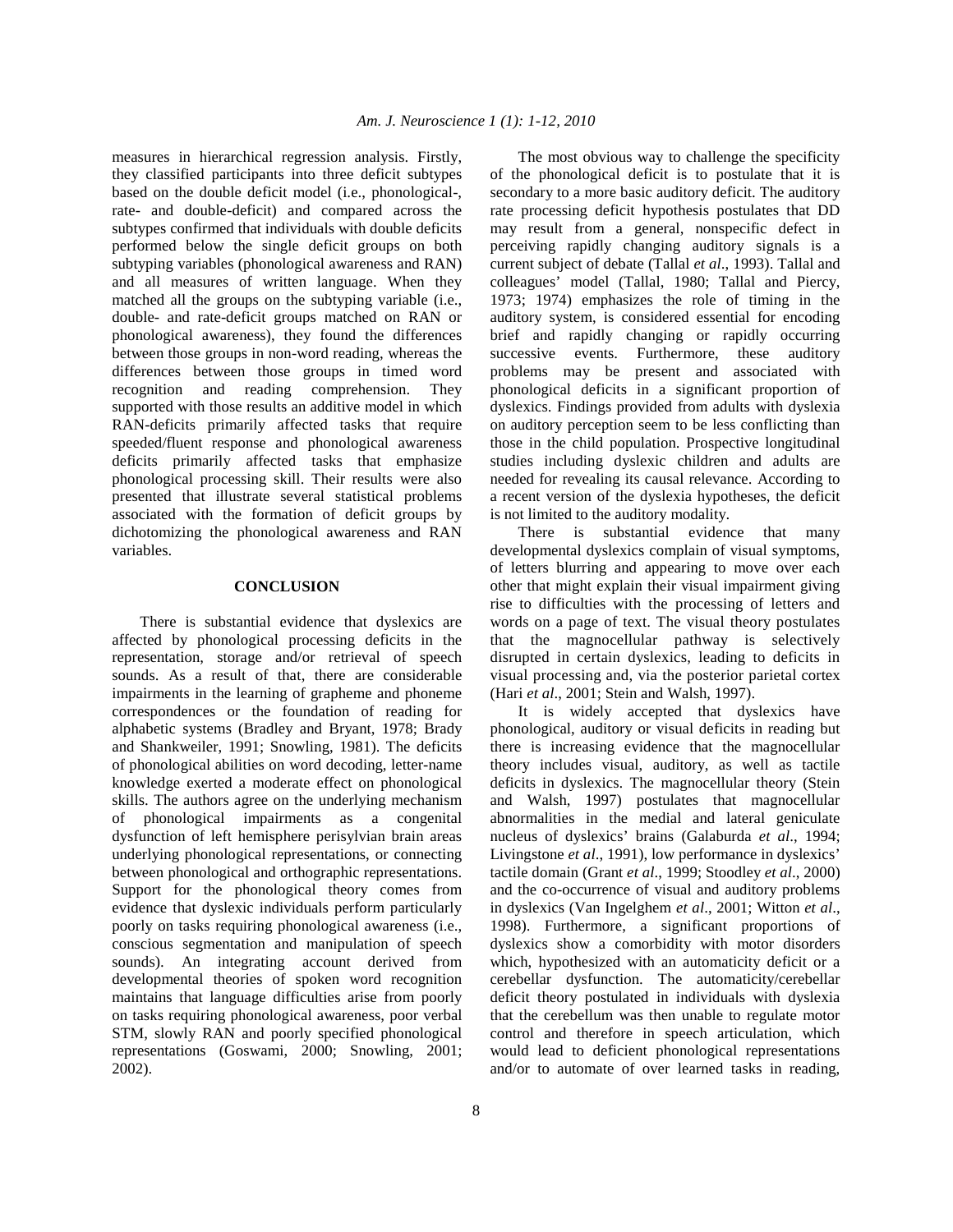would affect the learning of grapheme and phoneme correspondences.

 Especially, the phonological and magnocellular theory have inability to explain the sensory and motor disorders that occur in a significant proportion of dyslexics, while the cerebellar theory presents an explanation for sensory and motor deficits in those dyslexics. Of course, it is possible that the five theories are true of different individuals. For instance, there could be five partially subtypes of reading difficulties: Phonological, auditory rate processing, visual, magnocellular and automaticity/cerebellar and the researchers need to be able to diagnose for every subtypes or cases of dyslexia using the different deficit theories. The continuous investigations have to make to clarify the dissociations or associations between certain deficits.

 Accounting for the major neurofunctional deficits in dyslexia and assessing the various subtypes of dyslexia through the all deficit theory would be the ideal strategy for efficient investigation of the etiology of dyslexia. In light of the current research of the all deficit theories in conjunction with these dominant theoretical models, however, may be useful in obtaining a more holistic understanding of the true nature of the disorder.

 In conclusion, a model, which works to incorporate these five facets of investigation, could potential advance the research and treatment of dyslexia, by broadening the current diagnostic spectrum of dyslexics with neuroimaging (Caylak, 2009) and evoking varying styles of intervention, which work to target the multitude a dyslexic symptoms and subtypes.

## **ACKNOWLEDGMENT**

 I specially thank to Prof. Dr. Aysegul Akbay Yarpuzlu from Department of People Health, School of Medicine, Ankara University, TURKEY, for her help in putting this article together.

## **REFERENCES**

- Allor, J.H., D. Fuchs and P.G. Mathes, 2001. Do students with and without lexical retrieval weaknesses respond differently to instruction. J. Learn. Disabilit., 34: 264-275. http://www.ncbi.nlm.nih.gov/pubmed/15499880
- Boada, R. and B.F. Pennington, 2006. Deficient implicit phonological representations in children with dyslexia. J. Exp. Child Psychol., 95: 153-193. http://www.ncbi.nlm.nih.gov/pubmed/16887140
- Boets, B., J. Wouters, V.A. Wieringen and P. Ghesquiere, 2006. Auditory temporal information processing in preschool children at family risk for dyslexia: Relations with phonological abilities and developing literacy skills. Brain Language, 97: 64-79. http://www.ncbi.nlm.nih.gov/pubmed/16112723
- Boets, B., J. Wouters, V.A. Wieringe and P. Ghesquiere, 2007. Auditory processing, speech perception and phonological ability in pre-school children at highrisk for dyslexia: A longitudinal study of the auditory temporal processing theory. Neuropsychologia,  $45: 1608-1620$ . http://www.ncbi.nlm.nih.gov/pubmed/17303197
- Bradley, L. and P.E. Bryant, 1978. Difficulties in auditory organization as a possible cause of reading backwardness. Nature, 271: 746-747. http://www.ncbi.nlm.nih.gov/pubmed/625341
- Bradley, L. and P.E. Bryant, 1983. Categorizing sounds and learning to read: A causal connection. Nature, 301: 419-421. DOI: 10.1038/301419a0.
- Brady S.A. and D.P. Shankweiler, 1991. Phonological Processes in Literacy: A Tribute to Isabelle Y Liberman. 1st Edn., Lawrence Erlbaum, ISBN: 080580501X, pp: 37-45.
- Brady, S., E. Poggie and M.M. Rapala, 1989. Speech repetition abilities in children who differ in reading skill. Language Speech, 32: 109-122. http://www.ncbi.nlm.nih.gov/pubmed/2630838
- Brady, S., V. Mann and R. Schmidt, 1987. Errors in short-term memory for good and poor readers. Mem Cognit., 15: 444-453. http://www.ncbi.nlm.nih.gov/pubmed/3670063
- Bruck, M. and R. Treiman, 1990. Phonological awareness and spelling in normal children and dyslexics: The case of initial consonant clusters. J. Exp. Child Psychol., 50: 156-178. http://www.ncbi.nlm.nih.gov/pubmed/2398331
- Bryant, P.E., M. MacLean, L.L. Bradley and J. Crossland, 1990. Rhyme and alliteration, phoneme detection and learning to read. Dev. Psychol., 26: 429-438. DOI: 10.1037/0012-1649.26.3.429
- Castles, A., H. Datta, J. Gayán and R.K. Olson, 1999. Varieties of developmental reading disorder: Genetic and Environmental Influences. J. Exp. Child Psychol., 72: 73-94. http://www.ncbi.nlm.nih.gov/pubmed/9927524
- Catts, H.W., 1993. The relationship between speechlanguage impairments and reading disabilities. J. Speech Hear. Res., 36: 948-958. http://www.ncbi.nlm.nih.gov/pubmed/8246483
- Catts, H.W., M. Gillispie, L.B. Leonard, R.V. Kail and C.A. Miller, 2002. The role of speed of processing, rapid naming and phonological awareness in reading achievement. J. Learn. Disabilit., 35: 509-524. PMID: 15493249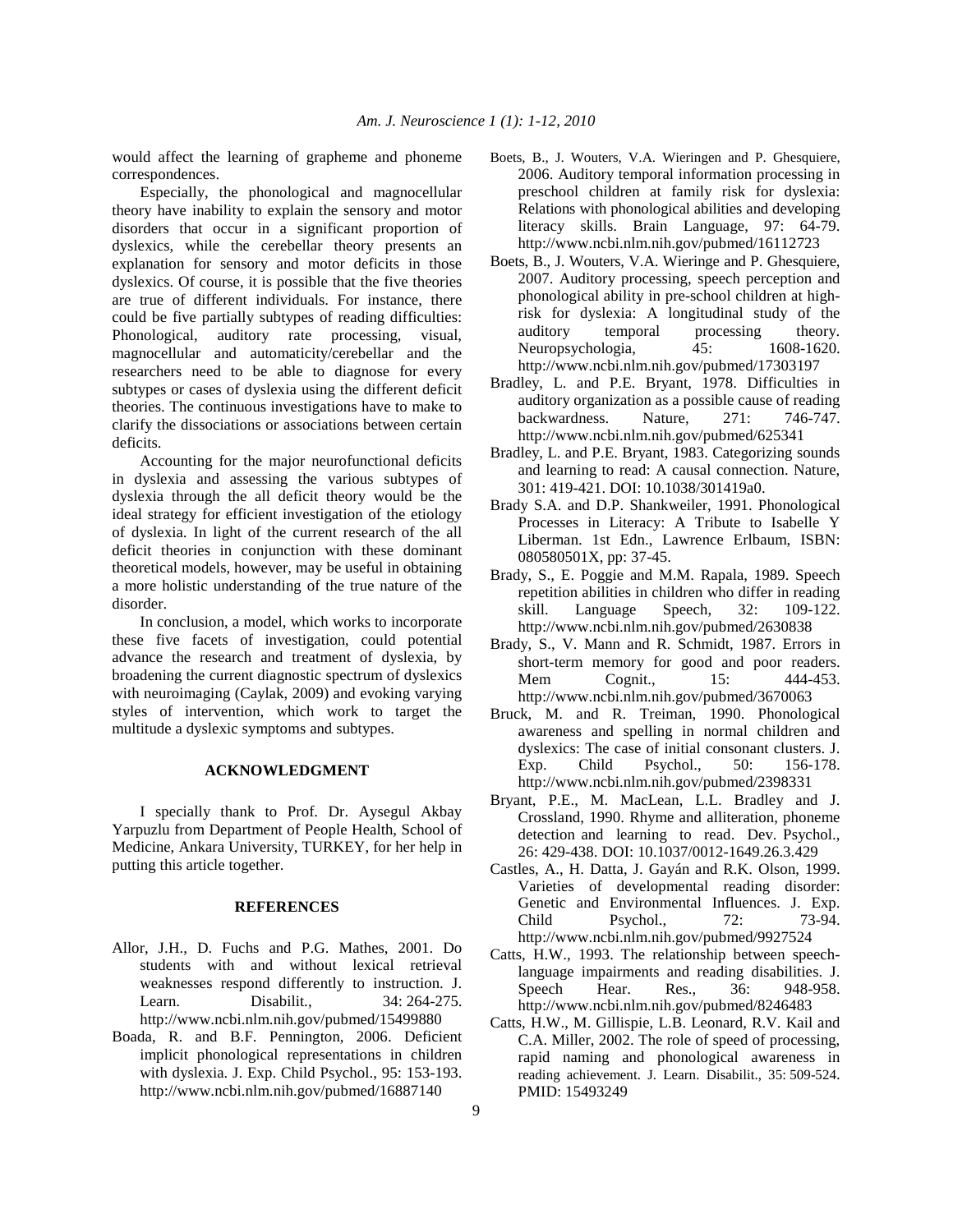- Caylak, E., 2007. A review of association and linkage studies for genetical analyses of learning disorders. Am. J. Med. Genet. Part B: Neuropsychiatr. Genet., 144B: 923-943. http://www.ncbi.nlm.nih.gov/pubmed/17510947
- Caylak, E., 2009. Neurobiological approaches on brains of children with dyslexia. Rev. Acad. Radiol., 16: 1003-1024.

http://www.ncbi.nlm.nih.gov/pubmed/19406674

- Chiappe, P., D.L. Chiappe and L.S. Siegel 2001. Speech perception, lexicality and reading skill. J. Exp. Child Psychol., 80: 58-74. http://www.ncbi.nlm.nih.gov/pubmed/11511135
- Compton, D.L., J.C. DeFries and R.K. Olson, 2001. Are RAN- and phonological awareness-deficits additive in children with reading disabilities. Dyslexia, 7: 125-149 PMID: 11765981
- DeFries, J.C., D.W. Fulker and M.C. Labuda, 1987. Evidence for a genetic aetiology in reading disability of twins. Nature, 329: 537-539. http://www.ncbi.nlm.nih.gov/pubmed/3697975
- Dollaghan, C., M. Biber and T. Campbell, 1993. Constituent syllable effects in a nonsense-word repetition task. J. Speech Hear. Res., 36: 1051-1054. http://www.ncbi.nlm.nih.gov/pubmed/8246470
- Elbro, C. and M.N. Jensen, 2005. Quality of phonological representations, verbal learning and phoneme awareness in dyslexic and normal readers. Scandinavian J. Psychol., 46: 375-384. http://www.ncbi.nlm.nih.gov/pubmed/16014082.
- Ellis, A.W., 1984. Reading, Writing and Dyslexia. 1st Edn., Lawrence Erlbaum, ISBN: 0863770029, pp: 59-73.
- Fowler, A.E. and B. Swainson, 2004. Relationships of naming skills to reading, memory and receptive vocabulary: Evidence for imprecise phonological representations of words by poor readers. Ann. Dyslexia, 54: 247-280. http://www.ncbi.nlm.nih.gov/pubmed/15741938
- Galaburda, A.M., M.T. Menard and G.D. Rosen, 1994. Evidence for aberrant auditory anatomy in developmental dyslexia. Proc. Natl. Acad. Sci. USA., 91: 8010-8013. http://www.ncbi.nlm.nih.gov/pubmed/8058748
- Gathercole S.E. and A.D. Baddeley, 1995. Short-term memory may yet be deficient in children with language impairments: A comment on van der Lely and Howard (1993). J. Speech Hear Res., 38: 463-472. http://www.ncbi.nlm.nih.gov/pubmed/7596111
- Gathercole, S.E., T.P. Alloway, C. Willis and A.M. Adams, 2006. Working memory in children with reading disabilities. J. Exp. Child Psychol., 93: 265-281. DOI: 10.1016/j.jecp.2005.08.003
- Goswami, U., 2000. Phonological representations, reading development and dyslexia: Towards a cross-linguistic theoretical framework. Dyslexia, 6: 133-151. PMID: 10840513
- Goswami, U., J. Thomson, U. Richardson, R. Stainthorp, D. Hughes, S. Rosen *et al*. 2002. Amplitude envelope onsets and developmental dyslexia: A new hypothesis. Proc. Natl. Acad. Sci. USA., 99: 10911-10916.

http://www.ncbi.nlm.nih.gov/pubmed/12142463

- Grant, A.C., A. Zangaladze, M.C. Thiagarajah and K. Sathian, 1999. Tactile perception in developmental dyslexia: A psychophysical study using gratings. Neuropsychologia, 37: 1201-1211. http://www.ncbi.nlm.nih.gov/pubmed/10509841
- Hari, R., H., Renvall and T., Tanskanen, 2001. Left minineglect in dyslexic adults. Brain, 124: 1373-1380. http://www.ncbi.nlm.nih.gov/pubmed/11408332.
- Irausquin, R.S. and D.B. Gelder, 1997. Serial recall of poor readers in two presentation modalities: Combined effects of phonological similarity and word length. J. Exp. Child Psychol., 65: 342-369. http://www.ncbi.nlm.nih.gov/pubmed/9178964
- Joanisse, M.F., F.R. Manis, P. Keating and M.S. Seidenberg, 2000. Language deficits in dyslexic children: Speech perception, phonology and morphology. J. Exp. Child Psychol., 77: 30-60 http://www.ncbi.nlm.nih.gov/pubmed/10964458.
- Johnston, R.S., M.D. Rugg and T. Scott, 1987. Phonological similarity effects, memory span and developmental reading disorders: The nature of the relationship. Br. J. Psychol., 78: 205-211. http://www.ncbi.nlm.nih.gov/pubmed/3594090
- Jorm, A.T., D.L. Share, R. Maclean and R. Matthews, 1984. Phonological recording skills and learning to read: A longitudinal study. Applied Psycholinguist., 5: 201-207. DOI: 10.1017/S0142716400005075
- Liberman, I.Y., V.A. Mann, D. Shankweiler and M. Werfelman, 1982. Children's memory for recurring linguistic and nonlinguistic material in relation to reading ability. Cortex, 18: 367-375. http://www.ncbi.nlm.nih.gov/pubmed/7151446.
- Livingstone, M.S., G.D. Rosen, F.W. Drislane and A.M. Galaburda, 1991. Physiological and anatomical evidence for a magnocellular defect in developmental dyslexia. Proc. Natl. Acad. Sci. USA., 88: 7943-7947. http://www.ncbi.nlm.nih.gov/pubmed/1896444
- Manis, F., C. McBride-Chang, M. Seidenberg, L. Doi and A. Petersen, 1997 On the bases of two subtypes of developmental dyslexia. Cognition, 58: 157-195. PMID: 8820386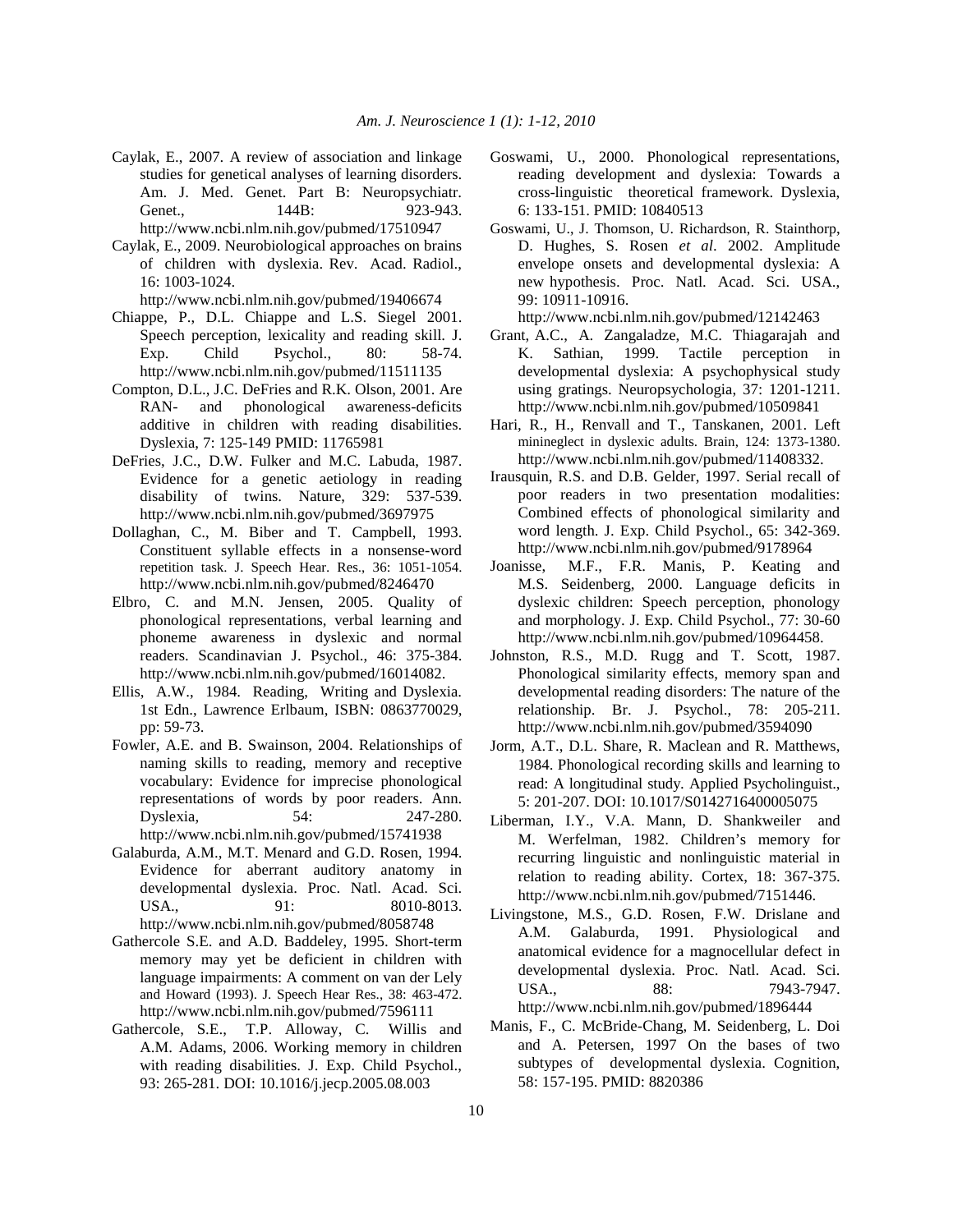- Manis, F.R., L.M. Doi and B. Bhadha, 2000. Naming speed, phonological awareness and orthographic knowledge in second graders. J. Learn. Disabilit., 33: 325-333, 374. http://www.ncbi.nlm.nih.gov/pubmed/15493095
- Mann, V.A., I.Y. Liberman and D. Shankweiler, 1980. Children's memory for sentences and word strings in relation to reading ability. Memory Cognit., 8: 329-335. PMID: 7421573
- Mayringer, H. and H. Wimmer, 2000. Pseudoname learning by German-speaking children with dyslexia: Evidence for a phonological learning deficities. J. Exp. Child Psychol., 93: 116-133. http://www.ncbi.nlm.nih.gov/pubmed/10620376
- Morton, J. 1969. The interaction of information in word recognition. Psychol. Rev., 76: 165-178. DOI: 10.1037/h0027366
- Olson, R. K., Wise, B., Conners, F. A. and J.P. Rack, 1990. Reading and its Development: Component Skills Approaches. 1st Edn., Academic Press, ISBN: 0121606457, pp: 261-322.
- Plaza, M. and H. Cohen and C. Chevrie-Muller, 2002. Oral language deficits in dyslexic children: Weaknesses in working memory and verbal planning. Brain Cognit., 48: 505-512. http://www.ncbi.nlm.nih.gov/pubmed/12030497
- Rack, J.P., 1985. Orthographic and phonetic coding in developmental dyslexia. Br. J. Psychol., 76: 325-340. http://www.ncbi.nlm.nih.gov/pubmed/4041704.
- Rack, J.P., M.J. Snowling and R.K. Olson, 1992. The nonword reading deficit in developmental dyslexia: A review. Read. Res. Q., 27: 28-53. http://www.jstor.org/pss/747832
- Ramus, F., 2003. Developmental dyslexia: Specific phonological deficit or general sensorimotor dysfunction. Curr. Opin. Neurobiol., 13: 212-218. http://www.ehess.fr/lscp/persons/ramus/docs/CON B03.pdf
- Seidenburg, M.S., 1993. A connectionist modelling approach to word recognition and dyslexia. Psychol. Sci., 4: 299-304. DOI: 10.1111/j.1467- 9280.1993.tb00568.x
- Semrud-Clikeman, M., K. Guy, J.D. Griffin and G.W. Hynd, 2000. Rapid naming deficits in children and adolescents with reading disabilities and attention deficit hyperactivity disorder. Brain Language, 74: 70-83. PMID: 10924217
- Shankweiler, D., I.Y. Liberman, L.S. Mark, C.A. Fowler and F.W. Fischer, 1979. The speech code and learning to read. J. Exp. Psychol.: Human Learning and Memory, 5: 531-545. http://www.psycnet.apa.org/journals/xlm/5/6/531/
- Shankweiler, D., S. Crain, L. Katz, A.E. Fowler and A.M. Liberman *et al*., 1995. Cognitive profiles of reading-disabled children: Comparison of language skills in phonology, morphology and syntax. Psychol. Sci., 6: 149-156. DOI: 10.1111/j.1467- 9280.1995.tb00324.x
- Share, D.L., 1995. Phonological recoding and selfteaching: Sine qua non of reading acquisition. Cognition, 55: 151-218. http://www.ncbi.nlm.nih.gov/pubmed/7789090.
- Snowling, M., N. Goulandris, M. Bowlby and P. Howell, 1986. Segmentation and speech perception in relation to reading skill: A developmental analysis. J. Exp. Child Psychol., 41: 489-507. http://www.ncbi.nlm.nih.gov/pubmed/3734692
- Snowling, M.J., 1981. Phonemic deficits in developmental dyslexia. Psychol. Res., 43: 219-234. http://www.ncbi.nlm.nih.gov/pubmed/7302091
- Snowling, M.J., 2001. From language to reading and dyslexia. Dyslexia, 7: 37-46. http://www.ncbi.nlm.nih.gov/pubmed/11305230.
- Snowling, M.J., 2002. Child and Adolescent Psychiatry. 4th Edn., Blackwell Scientific, ISBN: 0632053615, pp: 682-696.
- Snyder, L.S. and D.M. Downey, 1991. The languagereading relationship in normal and reading-disabled children. J. Speech Hear. Res., 34: 129-40. http://www.ncbi.nlm.nih.gov/pubmed/2008067
- Stanovich, K.E., 1986. Matthew effects in reading: Some consequences of individual differences in the acquisition of literacy. Read. Res. Q., 21: 360-406. http://www.dx.doi.org/10.1598/RRQ.36.4.1
- Stein, J.F. and V. Walsh, 1997. To see but not to read; the magnocellular theory of dyslexia. Trends in Neuroscience, 20: 147-152. http://www.physiol.ox.ac.uk/~jfs/pdf/stein&walsh.pdf
- Stoodley, C.J., J.B. Talcott, E.L. Carter, C. Witton and J.F. Stein, 2000. Selective deficits of vibrotactile sensitivity in dyslexic readers. Neurosci. Lett., 295: 13-16.

http://www.ncbi.nlm.nih.gov/pubmed/11078925

- Swan, D. and U. Goswami, 1997. Phonological awareness deficits in developmental dyslexia and the phonological representations hypothesis. J. Exp. Child Psychol., 66: 18-41. http://www.ncbi.nlm.nih.gov/pubmed/9226932
- Swanson, H.L., 2000. Are working memory deficits in readers with learning disabilities hard to change. J. Learn. Disabilit., 33: 551-566. http://www.ncbi.nlm.nih.gov/pubmed/15495397
- Tallal, P. and M. Piercy, 1973. Defects of non-verbal auditory perception in children with developmental aphasia. Nature, 241: 468-469. http://www.ncbi.nlm.nih.gov/pubmed/4705758